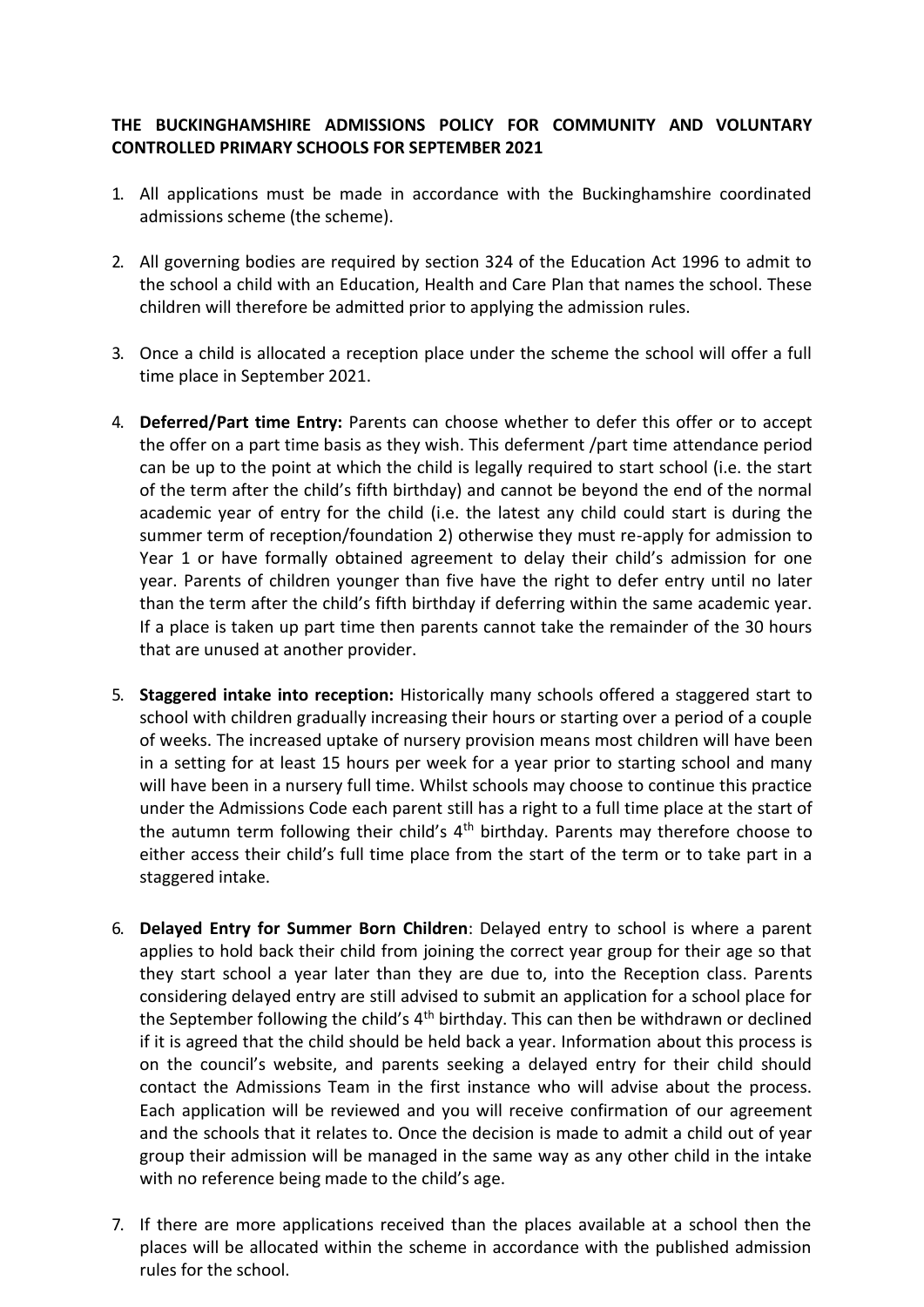- 8. Details of the dates for timely applications and how late applications are handled are given in the scheme.
- 9. Where a child is admitted to a school's Foundation 1, (nursery or pre-school provision) there can be no guarantee of a place in the main school as the coordinated admissions scheme is used to decide who should be admitted to the main school.

### **Admission rules for Buckinghamshire community and voluntary-controlled primary schools**

Once children with an EHCP are admitted then the following rules are used:

1. Looked after children and previously looked after children. (*see Note1 and Note 2*)

2. Children who have exceptional medical or social needs, which can only be met at that school, supported by written evidence from an appropriate professional person. *(See Note 3)*

- 2. Children of staff where either:
	- i.The member of staff has been employed at the school for two or more years at the time at which the application for admission to the school is made, and/or
	- ii.The member of staff is recruited to fill a vacant post for which there is a demonstrable skill shortage. (*See Note 4*)

3. Children attending a primary school linked to the school named in the list of 'linked primary' schools at the time allocations are made. (*See Note 5*)

4. Children living within the catchment area of the school. *(See Note 6)*

5. *For the main point of entry*: Siblings of children who are attending the school or a 'linked primary' school in Year R – Year 5 at the time allocations are made, and are expected to be on the school roll or linked school roll at the time of the proposed admission, or who have already been offered a place to start in the current academic year at the school or a 'linked primary school'. *(See Note 7)*

*For immediate in year admission after the normal point of entry*: Siblings of children who are in Year R to Year 6 at the time of admission to the school.*(See Note 7)*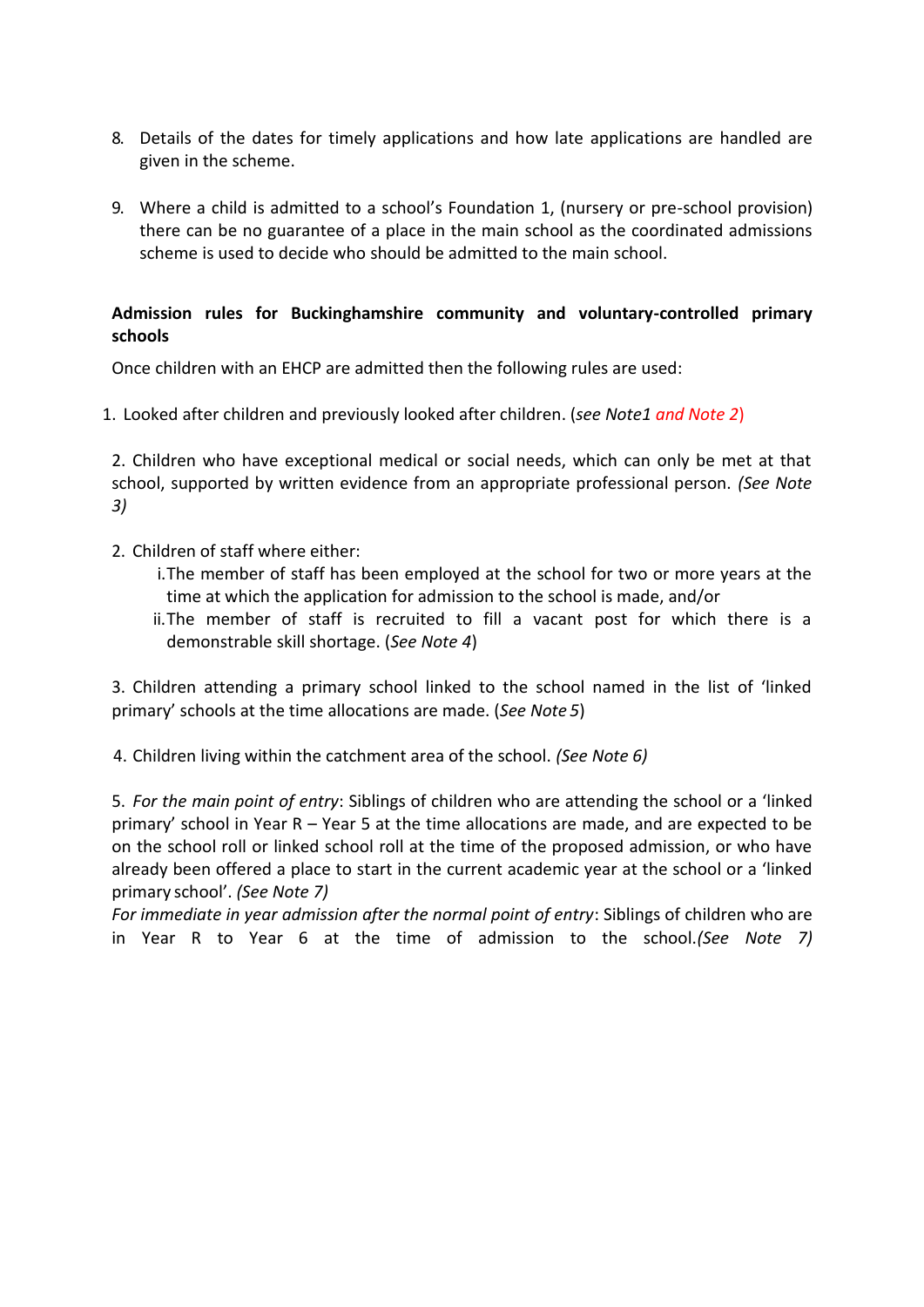*6.* Once the above rules have been applied then any further places will be offered in distance order; using the distance between the family's Normal Home Address *(See Notes 8 and 9*) and the school's nearest open entrance gate offering the closest first. We use a straight-line distance. *(See Note 10)*

7. Where a school can take some, but not all, of the children who qualify under one of these rules, we will give priority to children by taking account of the next rule (or rules) in the numbered list to decide who has priority for places.

*8.* If it still not possible to decide between two applicants who are equidistant then an independently scrutinised [random allocation](https://www.buckscc.gov.uk/media/1740/random-allocation-procedure.pdf) will be made to allocate the final place. An explanation of the method of making random allocations is on the council website at[:](https://www.buckscc.gov.uk/media/1740/random-allocation-procedure.pdf) <https://www.buckscc.gov.uk/media/1740/random-allocation-procedure.pdf> *(See also Note 11 below regarding twins and multiple births)*

# **Explanation of terms used in the admission rules.**

### **Note 1: Definition of Looked After Children and Previously Looked After Children**

For admissions purposes a 'looked after child' or a child who was previously looked after but immediately after being looked after became subject to an adoption, child arrangements, or special guardianship order including those who appear [to Buckinghamshire Council] to have been in state care outside of England and ceased to be in state care as a result of being adopted. A looked after child is a child who is (a) in the care of a local authority, or (b) being provided with accommodation by a local authority in the exercise of their social services functions (see the definition in Section 22(1) of the Children Act 1989).

### **Note 2: Definition of State Care is now included in Note 1 Note 3: Exceptional Social and Medical process**

A panel comprising education professionals will consider the applications under this rule on receipt of written information from the parent indicating their reasons for the child attending a particular school. When making an application parents should send evidence from an independent professional person (this might be a doctor, health visitor, or Education Welfare Officer, for example) who knows about the child and supports the application to the school. It must clearly show why the school is the most suitable and any difficulties if alternate schools were offered.

The panel will consider which children can be considered under this rule prior to each admission round.

### **Note 4: Definition of school staff**

'School staff' includes

- i. teaching staff on a permanent or fixed term contract exceeding 11 months in duration, and
- ii. all other staff on permanent or fixed term contracts exceeding 11 months in duration for posts of in excess of 15 hours per week.

'Demonstrable skill shortage' is a post which the school has had difficulty in filling. An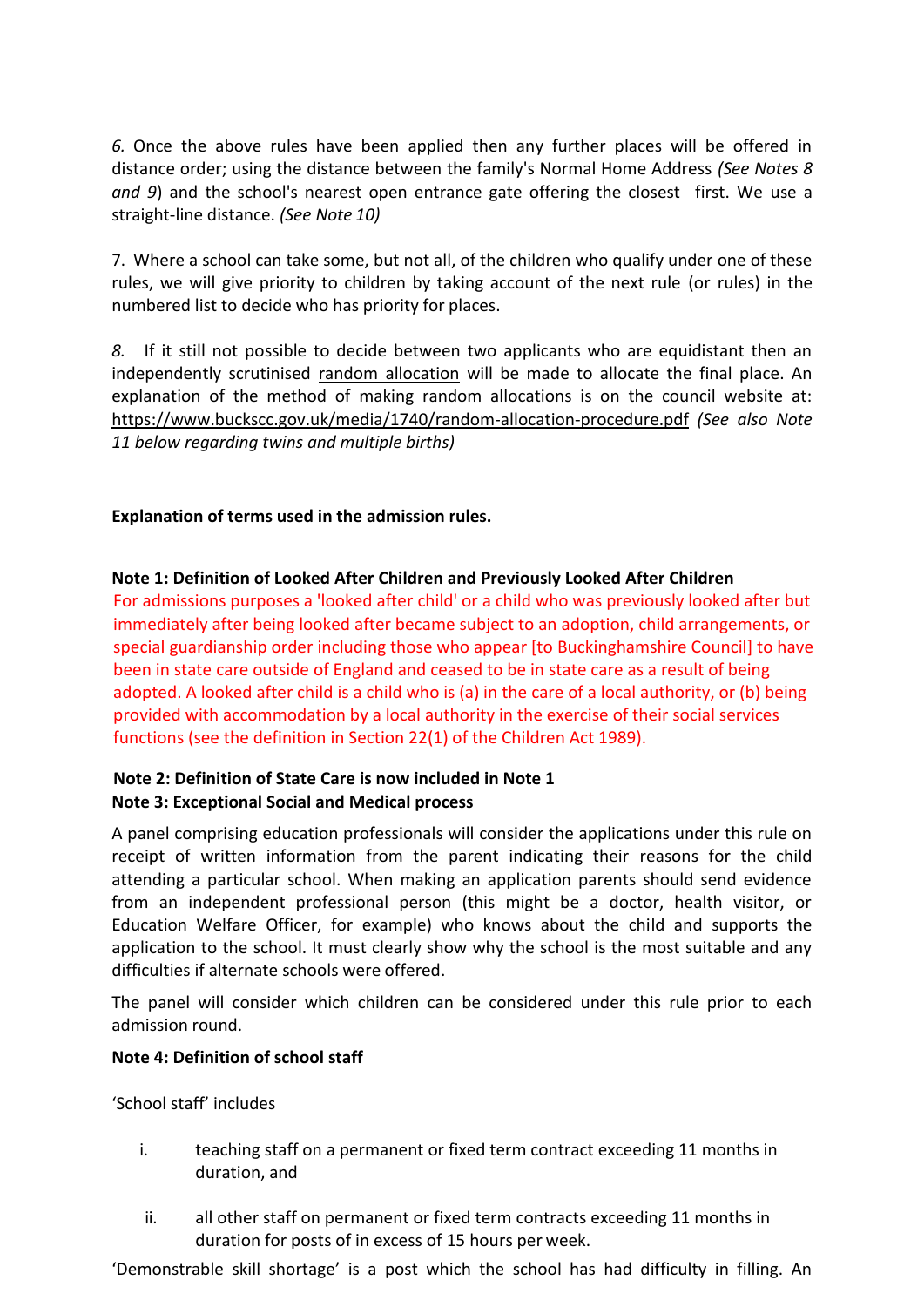example might be where the school has taken part in a recruitment drive to fill the post either across the country or worldwide and/or where the post was not filled at the first attempt.

### **Note 5: Linked Feeder School**

**LINKED PRIMARY SCHOOLS WHERE THE RECEIVER SCHOOL IS A VOLUNTARY CONTROLLED OR COMMUNITY SCHOOL (there may be additional links where a foundation school, voluntary-aided school or academy also retain or adopt a feeder school rule) as at 1/11/2019**

| Linked Infant School(s)                                                                                                                                                                     |
|---------------------------------------------------------------------------------------------------------------------------------------------------------------------------------------------|
| <b>Broughton Infant School</b>                                                                                                                                                              |
| Haddenham Infant School                                                                                                                                                                     |
| Haddenham St Mary's CE School                                                                                                                                                               |
| The John Hampden Infant School                                                                                                                                                              |
| Chalfont St Giles Infant and Nursery School                                                                                                                                                 |
| <b>Chestnut Lane Infant School</b>                                                                                                                                                          |
| Farnham Common Infant School                                                                                                                                                                |
| Holmer Green Infant School                                                                                                                                                                  |
| Iver Heath Infant and Nursery School                                                                                                                                                        |
| Iver Village Infant School                                                                                                                                                                  |
| <b>Prestwood Infant School</b>                                                                                                                                                              |
| St George's CE Infant School                                                                                                                                                                |
| Carrington Infant School                                                                                                                                                                    |
| <b>Manor Farm Community Infant School</b>                                                                                                                                                   |
| <b>Tylers Green First School</b>                                                                                                                                                            |
|                                                                                                                                                                                             |
| Linked Infant School(s)                                                                                                                                                                     |
|                                                                                                                                                                                             |
| <b>Maids Moreton CE Infant School</b>                                                                                                                                                       |
| Maids Moreton CE is currently consulting on a<br>proposal to increase its age range from 4-7 to<br>4-11 from Sept 21. If this proposal is approved<br>then feeder link is to be<br>removed. |
|                                                                                                                                                                                             |

# **Note 6: Primary School Catchment Areas**

The primary school catchments can be viewed via the 'Find my child a school place' mapping service at:

<https://services.buckscc.gov.uk/school-admissions>

### **Note 7: Definition of sibling**

A sibling is a brother or sister. For admission purposes we mean one of two or more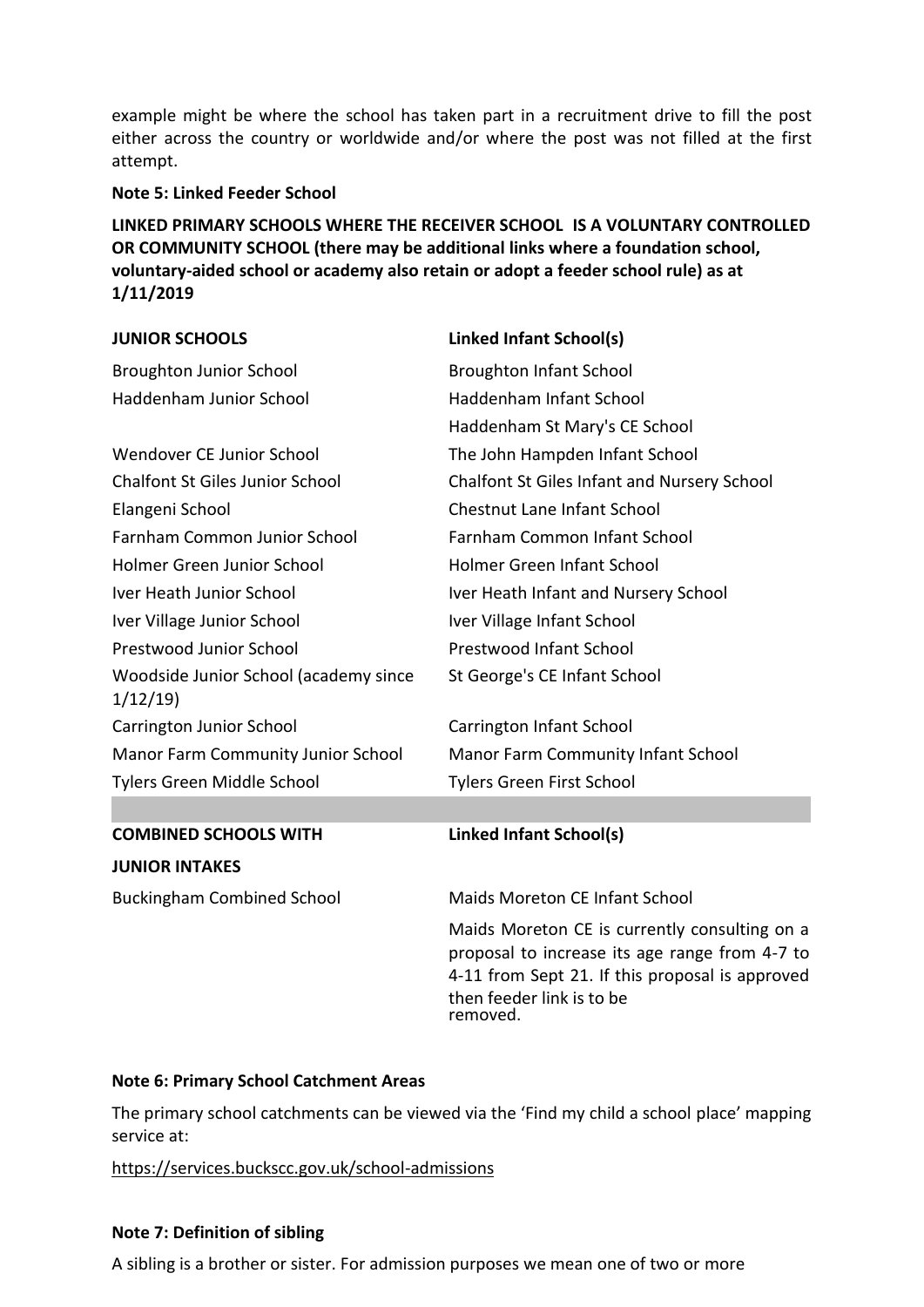individuals who have one or more parent in common, or any other child (including an adopted or fostered child) who lives at the same address and for whom the parent also has parental responsibility or, (in the case of a fostered child) delegated authority.

We will only consider a pupil in a primary school as a 'sibling' if he or she is attending, in the specified year groups, the school or a linked primary school at the time the allocations are made or, for in-year admissions the time of admission), or has been formally offered a place at the school in the operation of the Coordinated Primary Admissions Scheme. In all cases they are expected to still be at the school at the time of proposed admission.

# **Note 8: Definition of parent**

This is as defined in law (the Education Act 1996) as either:

- Any person who has parental responsibility (defined in Children Act 1989) for the child or young person; or
- Any person who has care of the child or young person.

# **Note 9: Definition of normal home address (more detail is available in the guide)**

This is the child's home address. This must be where the parent or legal carer of the child and the child live together unless it is proved that the child is resident elsewhere with someone who has legal care and control of the child. The address should be a residential property which can be permanently occupied 52 weeks of the year without any restrictions on occupation and not subjected to any planning or contractual restrictions on the duration of occupancy and is your child's only or main residence that is owned, leased or rented by the child's parent(s) or person with legal care and control of the child.

If the residence is not split equally between the Parent(s)/Carer(s), then the relevant address used will be the address at which we are satisfied that the child spends the majority of the school week.

Where there is an equal split or there is any doubt about residence, we will make a judgment about which address to use for the purposes of allocation. In making this judgment we will take into account the following:

- any legal documentation confirming residence
- the pattern of the residence
- the period of time over which the current arrangement has been in place
- confirmation from the previous school of the contact details and home address provided to them by the parents
- which parent is in receipt of child benefit
- where the child is registered with their GP
- any other evidence the parents may supply to verify the position.

### **Note 10: Definition of home to school distance**

The **straight line distance definition:** is 'the distance from the address point of the pupil's normal home address, as set out by Ordnance Survey, to the nearest open school gate available for pupils to use'.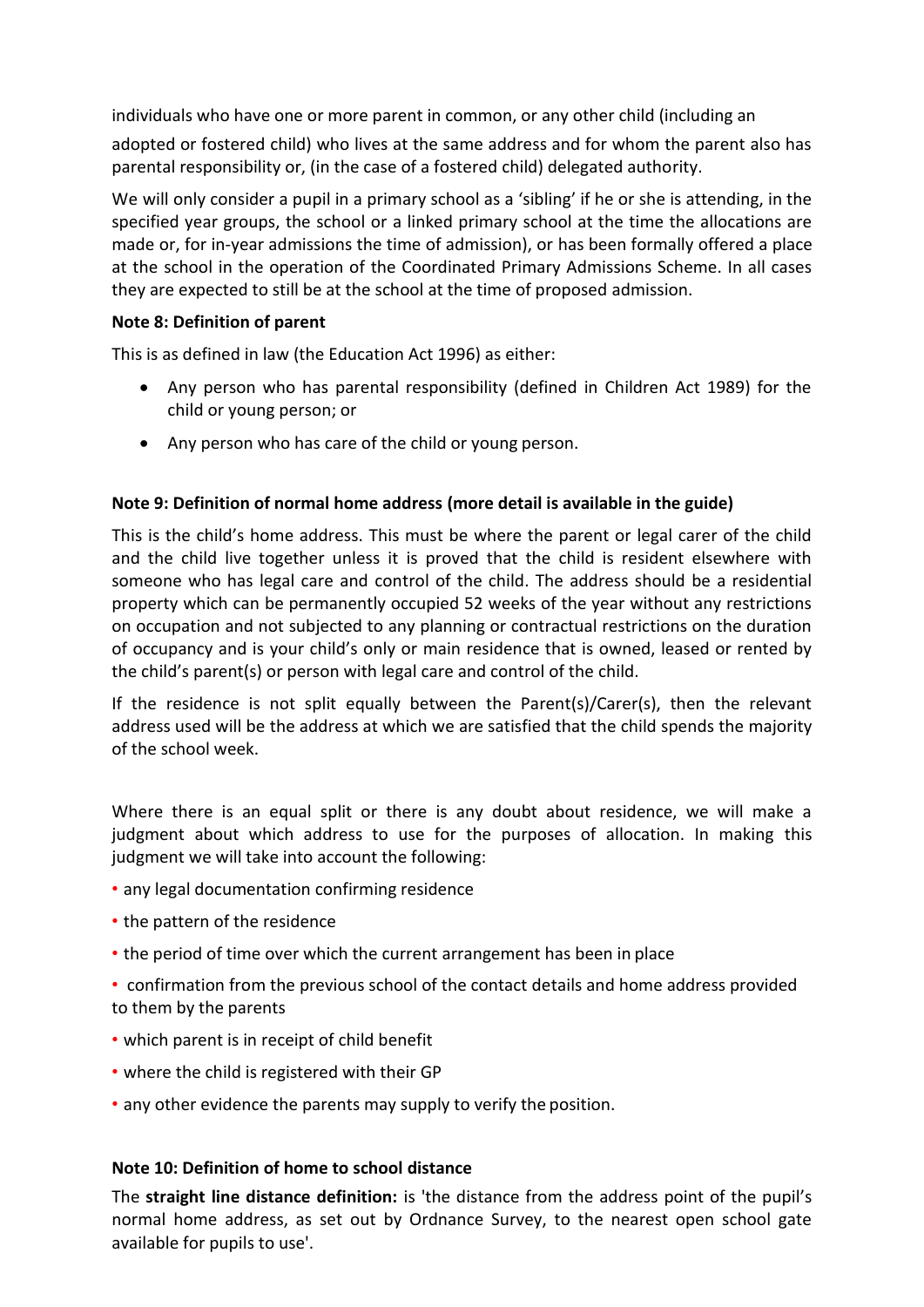As part of the computer system we use for school admissions there is a program that measures the 'straight-line' distance from the nearest open school gates to the child's normal home address.

The point we measure to at the child's normal address is determined by the Ordnance Survey ADDRESS-BASE which is an Ordnance Survey data product that provides a National Grid coordinate and a unique reference for each postal address in Great Britain that is on the Royal Mail's Post Office Address File (PAF®).

The PAF contains postal address data and includes premises such as buildings or permanent mobile and park homes, plus other features such as temporary buildings and houseboats.

Where Service families or families of other Crown Servants, who often move within the UK and from abroad are posted to the area, school places can be allocated in advance of the family move if an official government letter declaring a relocation date and an intended address is provided. A unit postal address or quartering area address will be sufficient if there is not a confirmed new home address. Where Service families are returning to live in a property they already own, evidence of ownership will be needed.

This evidence should be provided by 30 January (Secondary allocation) 13 February (Primary allocation) to be included in the first allocation round

### **Note 11 Multiple births – twins, triplets etc**

In cases where there is one remaining place and the next child on the waiting list is one of a twin, triplet or other multiple birth group then both twins (or all the siblings in the case of multiple births) will be admitted and whilst that child is in the class they will be an excepted pupil under the Schools Admissions (Infant Class Sizes) (England) Regulations 2012 which permit Key Stage 1 class sizes to exceed 30 following the admission of a twin for as long as necessary until a child leaves the class at which point the class size will remain at the lower figure.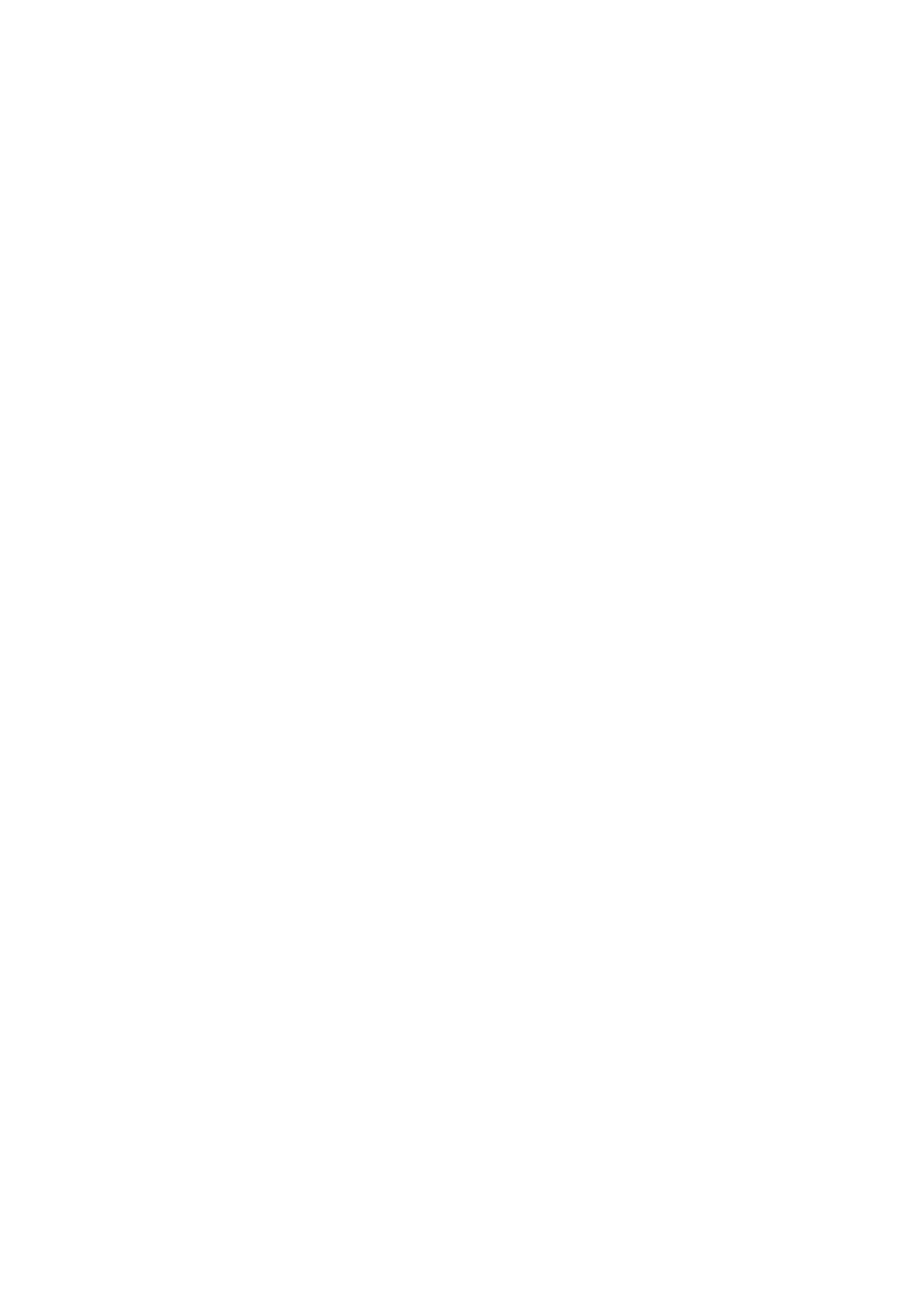# **Proposed Primary Admission Numbers 2021 for Community and Voluntary Controlled Schools**

|            |                                                |              | Proposed                       |                                                                            |
|------------|------------------------------------------------|--------------|--------------------------------|----------------------------------------------------------------------------|
| <b>DfE</b> | <b>School Name</b>                             |              | Type <sup>01/09/20</sup><br>19 | <b>Governing Body and LA</b><br>proposed changes                           |
| 2132       | <b>ASH HILL PRIMARY SCHOOL</b>                 | C            | 30                             |                                                                            |
| 2250       | <b>ASTON CLINTON SCHOOL</b>                    | C            | 58                             |                                                                            |
| 3022       | <b>BIERTON CE SCHOOL</b>                       | VC           | $60 (+2)$                      | +2 at Junior transfer ceases<br>when the 60 works through to<br>Y2 in 2024 |
| 2008       | <b>BLEDLOW RIDGE SCHOOL</b>                    | C            | 20                             |                                                                            |
| 2126       | <b>BOOKER HILL SCHOOL</b>                      | C            | 30                             |                                                                            |
| 2179       | <b>BROUGHTON INFANT SCHOOL</b>                 |              | 60                             |                                                                            |
| 2152       | <b>BROUGHTON JUNIOR SCHOOL</b>                 | J            | 60                             |                                                                            |
| 2245       | <b>BUCKINGHAM PRIMARY SCHOOL</b>               | C            | 60                             |                                                                            |
| 2220       | <b>BURFORD SCHOOL</b>                          | C            | 60                             |                                                                            |
| 2186       | <b>BUTLERS COURT SCHOOL</b>                    | C            | 60                             |                                                                            |
| 2176       | <b>CARRINGTON INFANT SCHOOL</b>                |              | 60                             |                                                                            |
| 2157       | <b>CARRINGTON JUNIOR SCHOOL</b>                |              | 60                             |                                                                            |
| 2005       | <b>CEDAR PARK SCHOOL</b>                       | C            | 30                             |                                                                            |
| 2016       | CHALFONT ST GILES INFANT SCHOOL AND<br>NURSERY |              | 60                             |                                                                            |
| 2182       | <b>CHALFONT ST GILES JUNIOR SCHOOL</b>         |              | 60                             |                                                                            |
| 2151       | CHALFONT ST PETER INFANT SCHOOL                |              | 60                             |                                                                            |
| 2197       | CHARTRIDGE COMBINED SCHOOL                     | C            | 30                             |                                                                            |
| 2019       | <b>CHEDDINGTON COMBINED SCHOOL</b>             | C            | $30 + 2$                       |                                                                            |
| 2020       | <b>CHENIES SCHOOL</b>                          | Ċ            | 15                             |                                                                            |
| 2191       | <b>CHESTNUT LANE SCHOOL</b>                    |              | 60                             |                                                                            |
| 2235       | <b>CLAYTONS COMBINED SCHOOL</b>                | C            | 45                             |                                                                            |
| 3035       | <b>COLESHILL CE INFANT SCHOOL</b>              |              | 20                             |                                                                            |
| 2027       | DENHAM VILLAGE INFANT SCHOOL                   | I            | 15                             |                                                                            |
| 2000       | <b>DISRAELI SCHOOL - THE</b>                   | C            | 90                             |                                                                            |
| 2009       | DOWNLEY SCHOOL                                 | C            | 60                             |                                                                            |
| 2030       | <b>DRAYTON PARSLOW VILLAGE SCHOOL</b>          |              | 15                             |                                                                            |
| 2031       | <b>DROPMORE INFANT SCHOOL</b>                  |              | 20                             |                                                                            |
| 2033       | <b>EDLESBOROUGH SCHOOL</b>                     | $\mathsf{C}$ | 30                             |                                                                            |
| 2282       | <b>ELANGENI SCHOOL</b>                         |              | 60                             |                                                                            |
| 2181       | <b>ELMHURST SCHOOL</b>                         | C            | 50                             |                                                                            |
| 2213       | <b>ELMTREE SCHOOL</b>                          |              | 60                             |                                                                            |
| 2271       | <b>FARNHAM COMMON INFANT SCHOOL</b>            |              | 60                             |                                                                            |
| 2142       | <b>FARNHAM COMMON JUNIOR SCHOOL</b>            |              | 60                             |                                                                            |
| 2507       | <b>FOXES PIECE SCHOOL</b>                      | C            | 30                             |                                                                            |
| 2037       | FULMER INFANT SCHOOL                           |              | 24                             |                                                                            |
| 2167       | GRENDON UNDERWOOD COMBINED SCHOOL              | IC           | 30                             |                                                                            |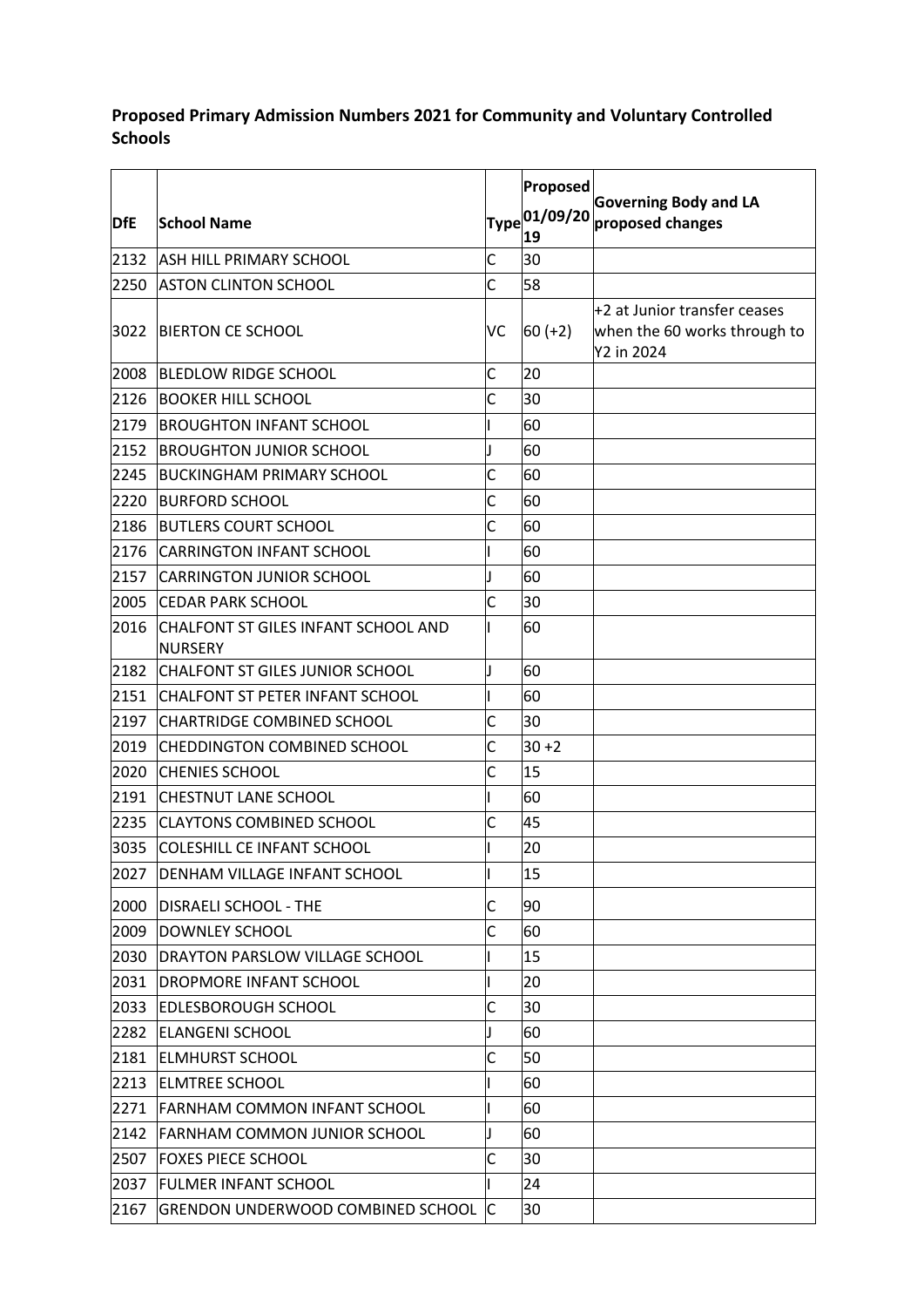| 2040 | <b>HADDENHAM INFANT SCHOOL</b>                  |              | 30       |  |
|------|-------------------------------------------------|--------------|----------|--|
| 2276 | <b>HADDENHAM JUNIOR SCHOOL</b>                  |              | 90       |  |
| 3073 | <b>HADDENHAM ST MARY'S CE SCHOOL</b>            |              | 60       |  |
| 2333 | <b>HALTON COMBINED SCHOOL</b>                   | C            | 30       |  |
| 2162 | <b>HAYDON ABBEY SCHOOL</b>                      | С            | 60       |  |
| 3025 | <b>IHIGH ASH CE COMBINED SCHOOL</b>             | $\mathsf{C}$ | 45       |  |
| 2352 | <b>HIGHWORTH COMBINED SCHOOL AND</b><br>NURSERY | C            | 60       |  |
| 2150 | <b>HOLMER GREEN INFANT SCHOOL</b>               |              | 60       |  |
| 2200 | <b>IHOLMER GREEN JUNIOR SCHOOL</b>              |              | 60       |  |
| 2345 | <b>HOLTSPUR SCHOOL</b>                          | C            | 30       |  |
| 2242 | <b>HUGHENDEN COMBINED SCHOOL</b>                | С            | 15       |  |
| 2059 | <b>HYDE HEATH INFANT SCHOOL</b>                 |              | 22       |  |
| 2270 | <b>IVER HEATH INFANT SCHOOL AND NURSERY</b>     |              | 60       |  |
| 2168 | <b>IVER HEATH JUNIOR SCHOOL</b>                 |              | 60       |  |
| 2315 | <b>IVER VILLAGE INFANT SCHOOL</b>               |              | 60       |  |
| 2061 | <b>IVER VILLAGE JUNIOR SCHOOL</b>               |              | 55       |  |
| 2189 | JOHN HAMPDEN SCHOOL WENDOVER                    |              | 90       |  |
| 2065 | <b>JORDANS SCHOOL</b>                           |              | 28       |  |
| 2199 | <b>JUNIPER HILL SCHOOL</b>                      | С            | 60       |  |
| 3377 | <b>KING'S WOOD PRIMARY SCHOOL</b>               | Ċ            | 60       |  |
| 2228 | LANE END PRIMARY SCHOOL                         | C            | 30       |  |
| 3037 | LEE COMMON CE SCHOOL                            |              | 23       |  |
| 2068 | LEY HILL SCHOOL                                 | С            | 30       |  |
| 2153 | LITTLE CHALFONT COMBINED SCHOOL                 | C            | 30       |  |
|      | 2071 LITTLE KINGSHILL COMBINED SCHOOL           | C            | $30 + 2$ |  |
|      | 2261 LONG CRENDON SCHOOL                        | C            | 30       |  |
|      | 2196 MANOR FARM COMMUNITY INFANT SCHOOL         |              | 75       |  |
| 2263 | <b>IMANOR FARM COMMUNITY JUNIOR SCHOOL</b>      |              | 60       |  |
| 2049 | <b>MARSH SCHOOL</b>                             |              | 60       |  |
| 2007 | MARY TOWERTON SCHOOL - THE                      | C            | 14       |  |
| 2006 | MILLBROOK COMBINED                              | C            | 90       |  |
| 3046 | MONKS RISBOROUGH CE COMBINED SCHOOL             | C            | $30+2$   |  |
| 3068 | <b>IMURSLEY CE SCHOOL</b>                       |              | 45       |  |
| 2335 | <b>INAPHILL &amp; WALTERS ASH SCHOOL</b>        | C            | 60       |  |
| 2021 | NEWTOWN INFANT SCHOOL AND NURSERY               |              | 60       |  |
| 3014 | <b>NORTH MARSTON CE SCHOOL</b>                  | С            | 15       |  |
| 2001 | <b>OAK GREEN SCHOOL</b>                         | C            | 90       |  |
| 3100 | OAKLEY CE COMBINED SCHOOL                       | Ċ            | 17       |  |
| 2184 | <b>OAKRIDGE SCHOOL</b>                          | С            | 60       |  |
| 2084 | <b>PRESTWOOD INFANT SCHOOL</b>                  |              | 60       |  |
| 2204 | <b>PRESTWOOD JUNIOR SCHOOL</b>                  |              | 60       |  |
| 3074 | QUAINTON CE COMBINED SCHOOL                     | С            | 30       |  |